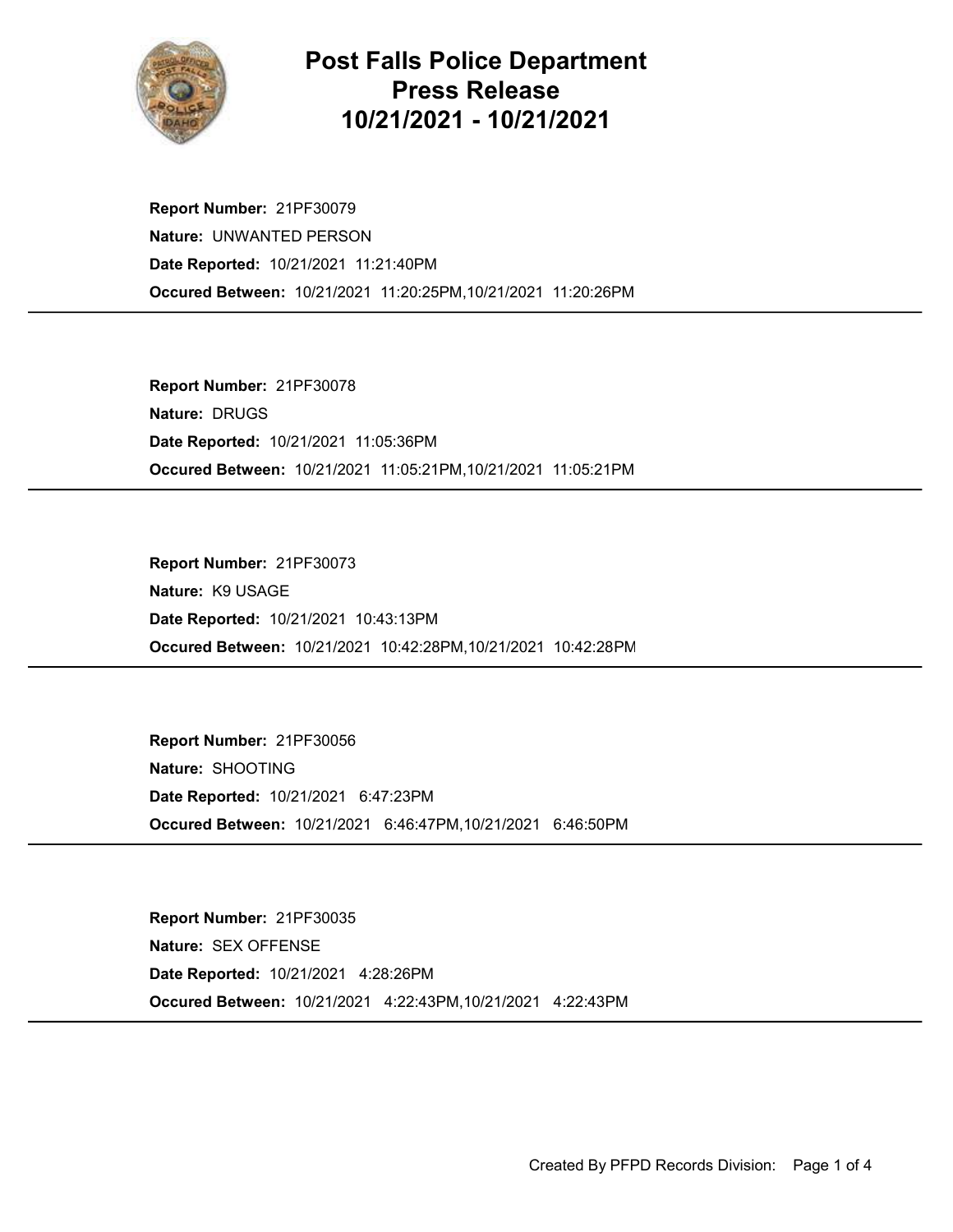Occured Between: 10/21/2021 3:31:06PM,10/21/2021 3:31:06PM Report Number: 21PF30022 Nature: ABANDONED VEHIC Date Reported: 10/21/2021 3:33:20PM

Occured Between: 10/21/2021 2:56:58PM,10/21/2021 2:56:58PM Report Number: 21PF30012 Nature: INFORMATION Date Reported: 10/21/2021 2:56:58PM

Occured Between: 10/21/2021 2:23:30PM,10/21/2021 2:23:34PM Report Number: 21PF30009 Nature: MAL INJURY Date Reported: 10/21/2021 2:24:23PM

Occured Between: 10/21/2021 11:05:00AM,10/21/2021 12:57:16PM Report Number: 21PF29994 Nature: BATTERY Date Reported: 10/21/2021 12:58:24PM

Occured Between: 8/25/2021 8:00:00AM,10/20/2021 1:00:00PM Report Number: 21PF29986 Nature: MAL INJURY Date Reported: 10/21/2021 12:09:26PM

Occured Between: 9/6/2021 10:00:00AM,10/1/2021 11:49:10AM Report Number: 21PF29983 Nature: FRAUD Date Reported: 10/21/2021 11:50:48AM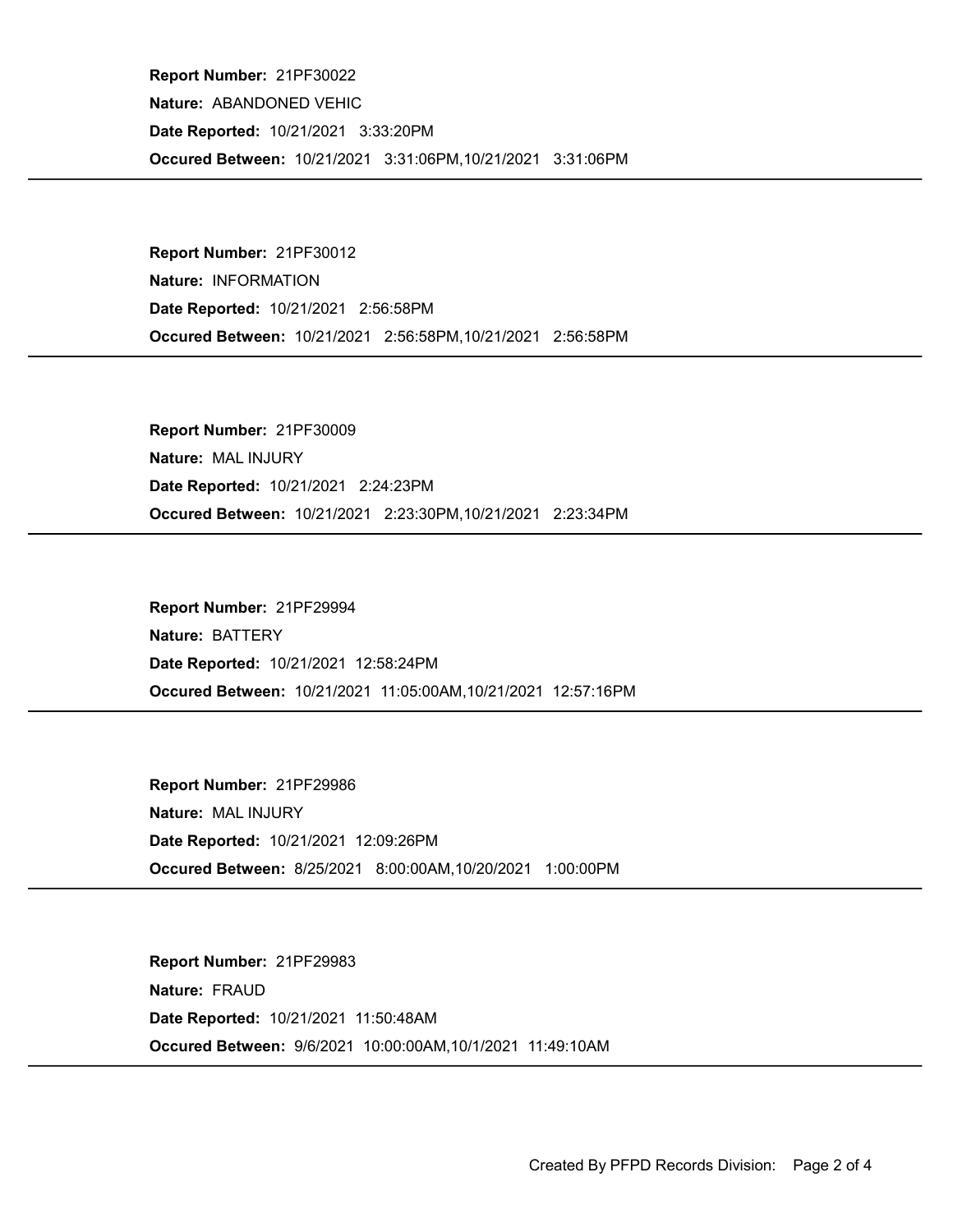Occured Between: 10/19/2021 9:42:46AM,10/19/2021 10:20:12AM Report Number: 21PF29962 Nature: BURGLARY Date Reported: 10/21/2021 9:52:43AM

Occured Between: 10/21/2021 1:30:00AM,10/21/2021 9:18:53AM Report Number: 21PF29958 Nature: THEFT Date Reported: 10/21/2021 9:19:13AM

Occured Between: 10/20/2021 8:00:00PM,10/20/2021 2:00:00AM Report Number: 21PF29957 Nature: MAL INJURY Date Reported: 10/21/2021 9:14:25AM

Occured Between: 10/20/2021 9:30:00PM,10/21/2021 6:30:00AM Report Number: 21PF29956 Nature: THEFT Date Reported: 10/21/2021 9:09:42AM

Occured Between: 9/11/2019 8:00:00AM,9/19/2019 11:00:00PM Report Number: 21PF30036 Nature: AGENCY ASSIST Date Reported: 10/21/2021 9:00:00AM

Occured Between: 10/21/2021 8:33:16AM,10/21/2021 8:33:16AM Report Number: 21PF29954 Nature: PARKING PROBLEM Date Reported: 10/21/2021 8:38:06AM